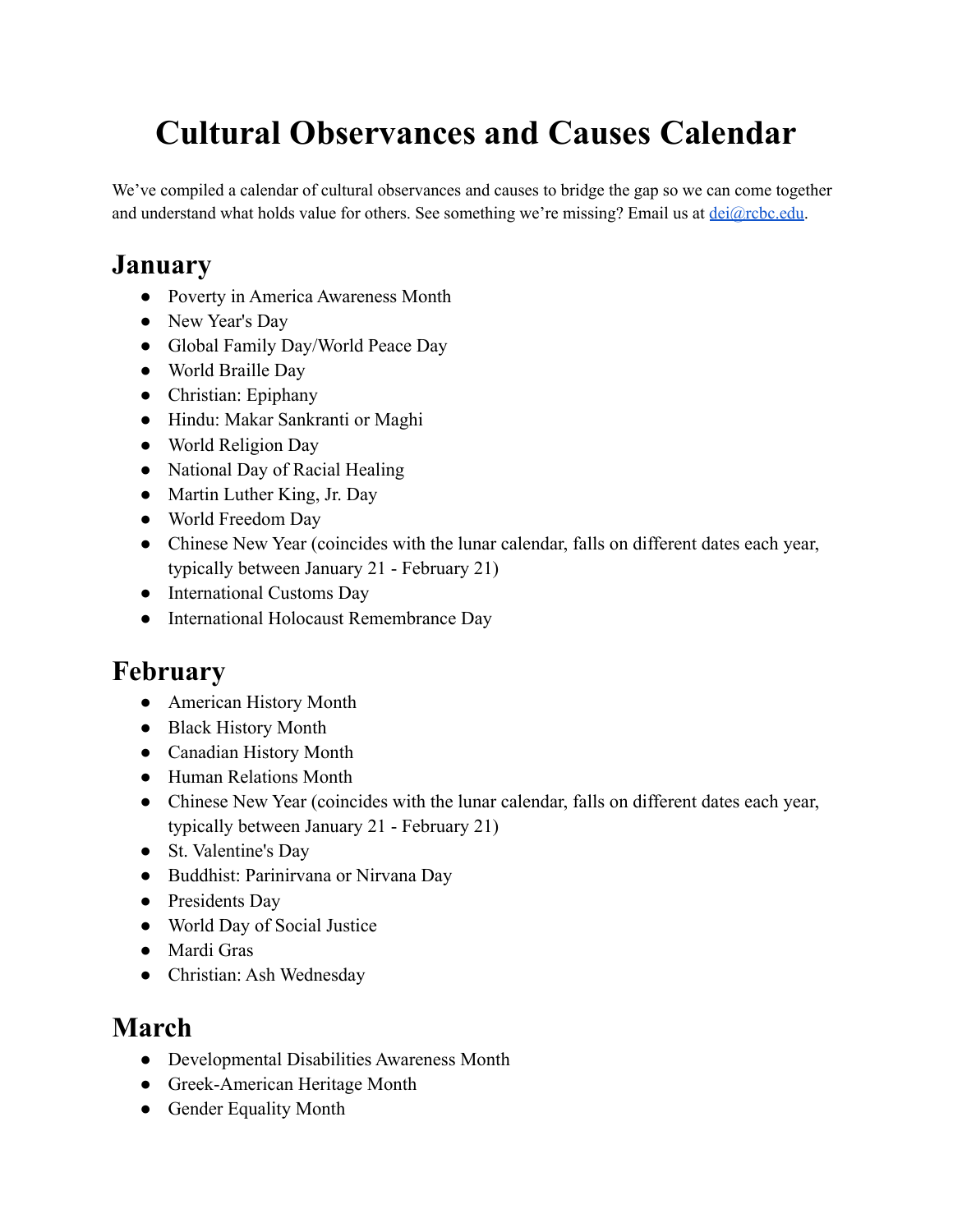- Irish-American Heritage Month
- Ethnic Equality Month
- National Women's History Month
- National Multiple Sclerosis Education and Awareness Month
- International Women's Day
- United Nations Day for Women's Rights and International Peace
- Purim
- World Day of Muslim Culture, Peace, Dialogue and Film
- Pi Day
- St. Urho day
- St. Patrick's Day
- United Nations: International Day for the Elimination of Racial Discrimination
- World Down Syndrome Day
- Naw-Ruz (Baha'i New Year)
- Jewish: Passover
- Hindu: Holi

# **April**

- Community Service Month
- Autism Awareness Month
- Arab-American Heritage Month
- Tartan (Scottish-American) Heritage Month
- Diversity Month
- People with Disabilities: World Autism Awareness Day
- Christian: Easter
- International Day of Reflection on the Genocide in Rwanda
- Buddhist: Buddha's Birth
- Islamic: Ramadan
- Youth Homelessness Matters Day
- Bahá'í Faith First Day of Ridvan—Festival of Ridvan
- Holocaust Remembrance Day (Yom HaShoah)

#### **May**

- National Asian American and Pacific Islander Heritage Month
- Haitian Heritage Month
- Indian Heritage Month
- Jewish-American Heritage Month
- Mental Health Month
- South Asian Heritage Month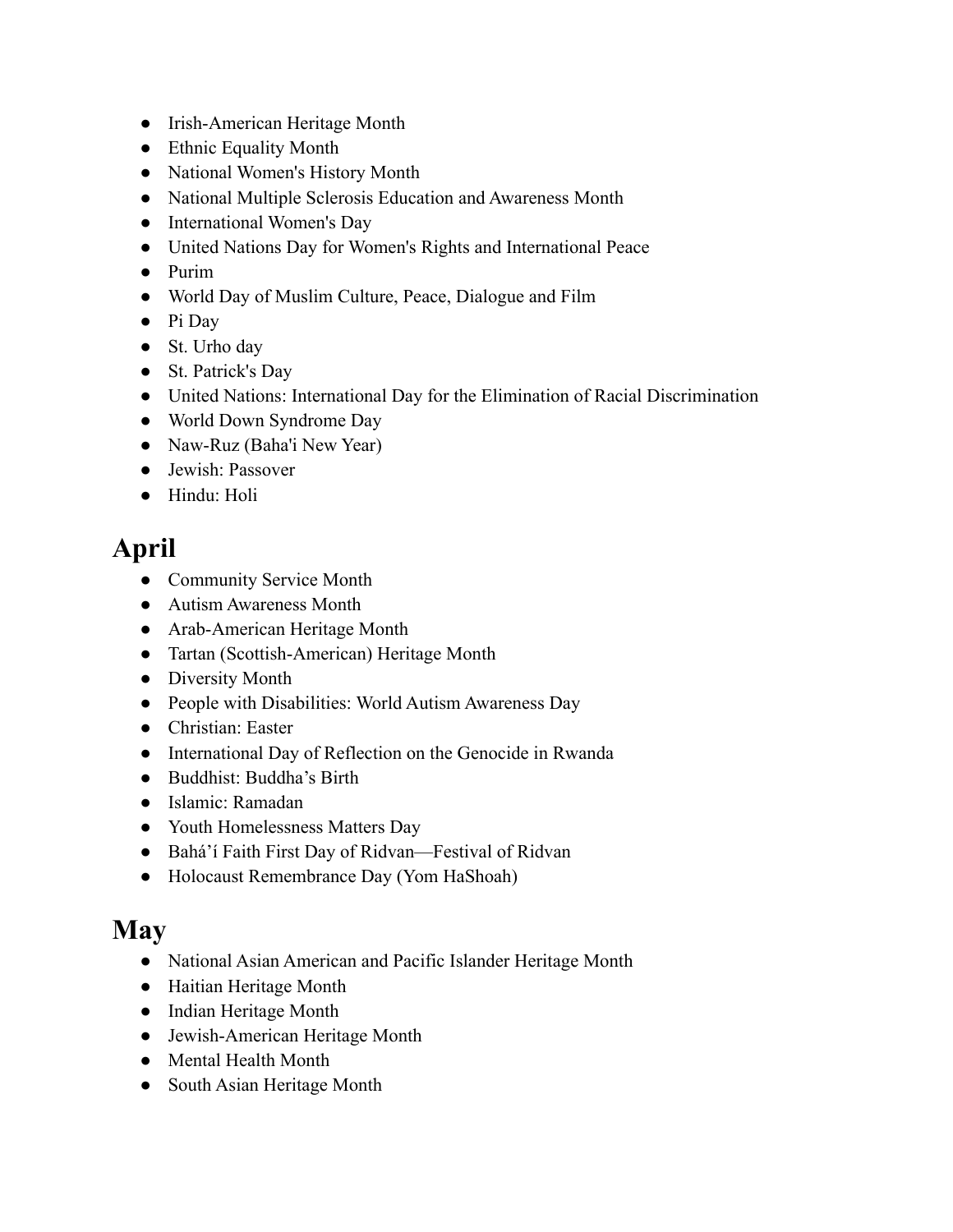- Personal History Awareness Month
- Speech and Hearing Awareness Month
- Older Americans Month
- Cinco de Mayo
- Time of Remembrance and Reconciliation for those who Lost their Lives during WWII
- LGBTQ+: International Day Against Homophobia, Transphobia and Biphobia
- World Day for Cultural Diversity for Dialogue and Development
- International Day for Biological Diversity
- Declaration of the Bab in Shiraz, Shavuot
- Ramadan Begins
- Memorial Day
- Ascension of Baha'u'llah

#### **June**

- National Caribbean American Heritage Month
- AIDS Awareness Month
- LGBT Pride Month
- Black Music Month
- Race Unity Day
- Juneteenth

## **July**

- French-American Heritage Month Independence Day
- Filipino-American Friendship Day
- The Martyrdom of the Bab
- World Population Day
- Islamic: The Hajj
- Church of Jesus Christ of Latter-day Saints: Pioneer Day
- Americans with Disabilities Act Signed "Disability Independence Day"
- Tisha B'Av

## **August**

- National Civility Month
- International Day of the World's Indigenous
- Islamic: Al-Hijri (New Year)
- Roman Catholic: Feast of the Assumption
- World Humanitarian Day
- International Day
- Women's Equality Day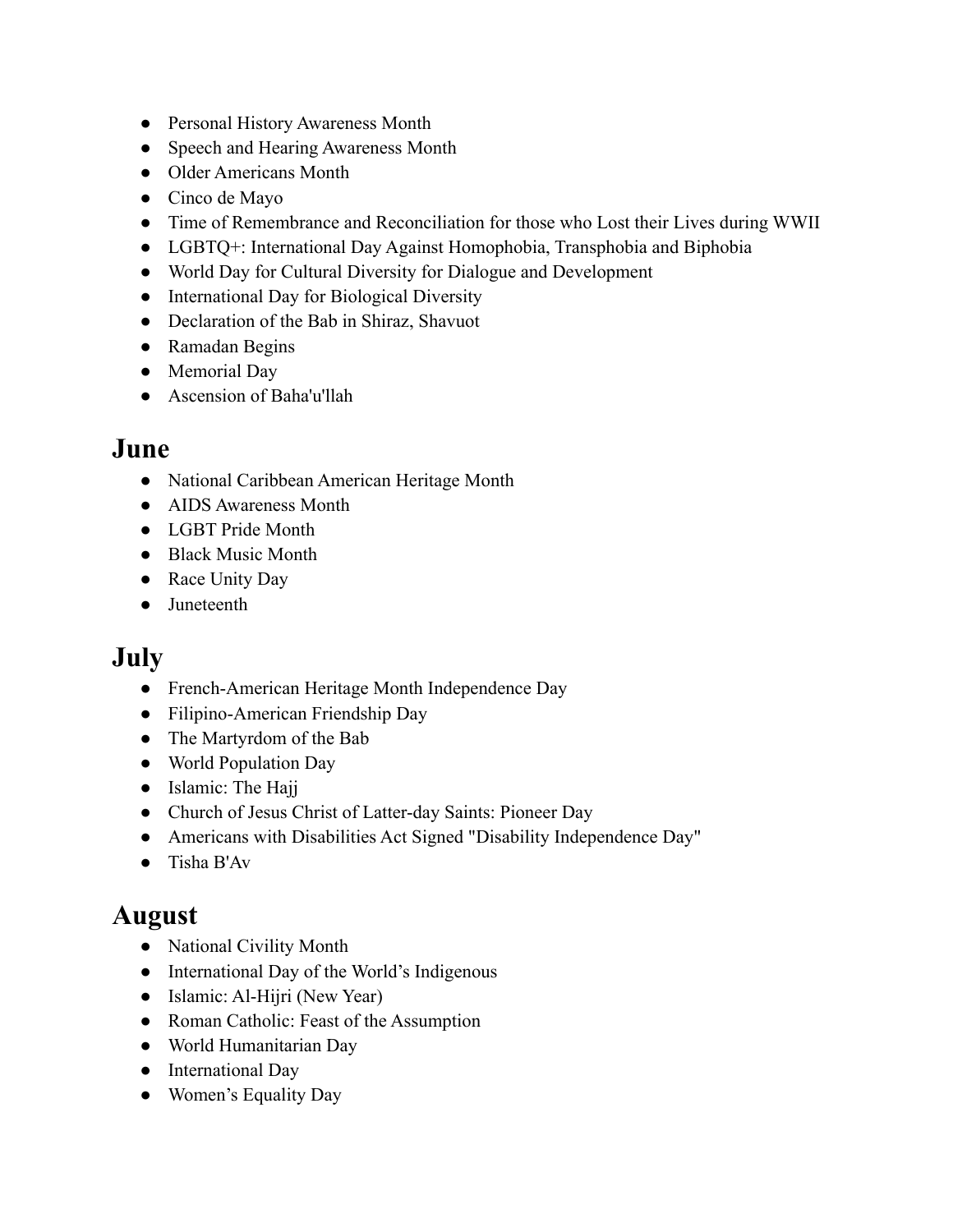● Hindu: Janmashtami (Birth of Lord Krishna)

## **September**

- National Hispanic Heritage Month (Sept. 15-Oct. 15)
- National Recovery Month
- Jewish: Rosh Hashanah
- Labor Day
- Hindu: Ganesh Chaturthi
- Patriot Day
- National Native American Day
- International Day of Democracy
- Mexican Independence Day
- Rosh Hashanah
- Women: HeForShe
- International Day of Peace
- Autumnal Equinox
- Yom Kippur

#### **October**

- Bullying Prevention Month
- Global Diversity Awareness Month
- Down Syndrome Awareness Month
- Family History Month
- Filipino-American Heritage Month
- Italian-American Heritage Month
- LGBT History Month
- National Disability Employment Awareness Month
- National German Heritage Month
- Polish-American Heritage Month
- International Day of Non-Violence
- Sukkot
- German American Heritage Day
- People with Disabilities: World Mental Health Day
- National Coming Out Day
- United States: Indigenous Peoples' Day
- White Cane Safety Day
- Spirit Day–Anti Bullying
- International Day for the Eradication of Poverty
- World Humanitarian Action Day